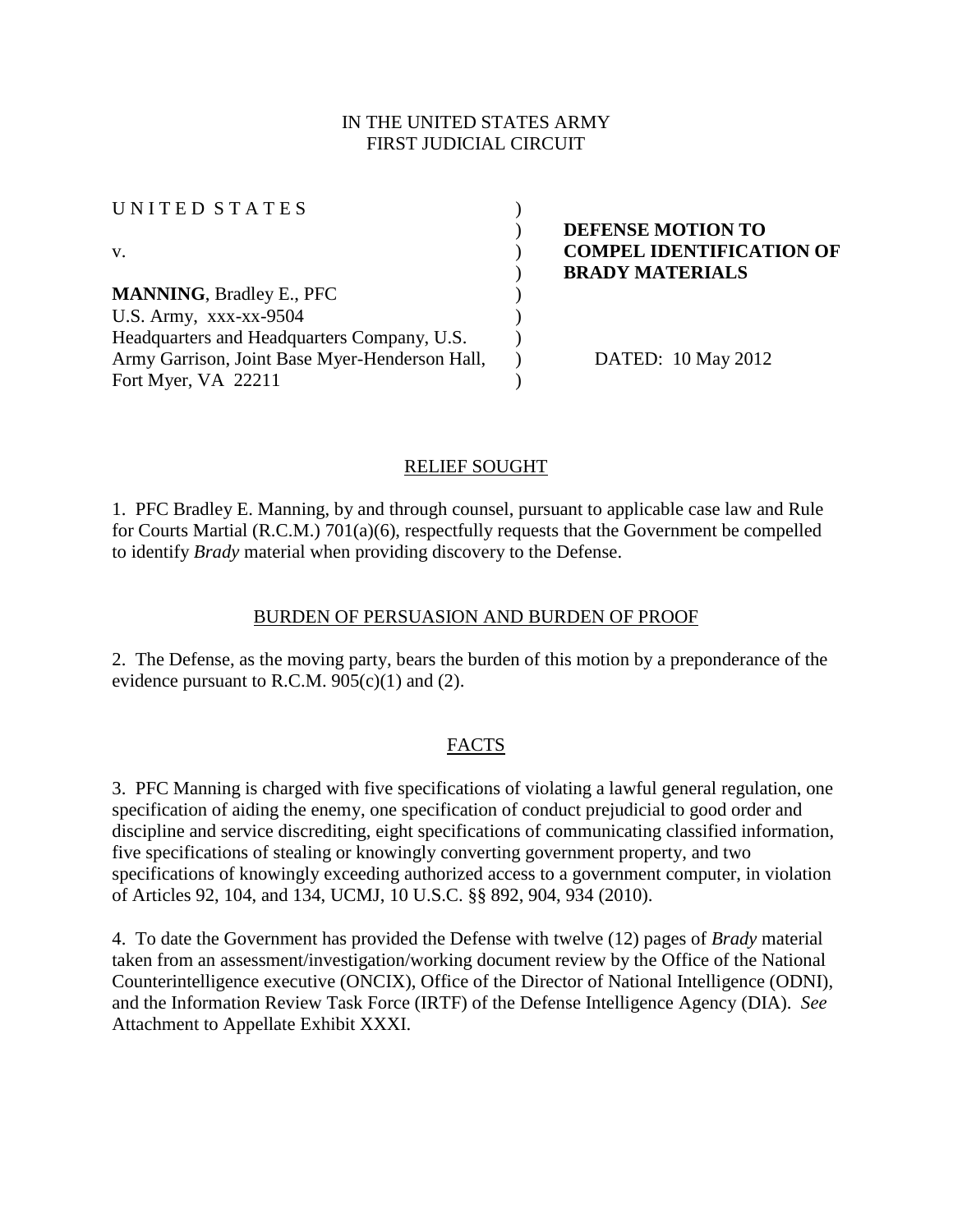5. Additionally, the Government has provided the Defense with 458 files, totaling 6,905 pages, from the Federal Bureau of Investigation ("FBI"), which, "at a minimum", contains *Brady* material.

#### WITNESSES/EVIDENCE

6. The Defense does not request any witnesses be produced for this motion. The Defense respectfully requests this Court to consider the following evidence in support of the Defense's motion:

- a. Charge Sheet.
- b. Government assertions during various R.C.M. 802 sessions.

# LEGAL AUTHORITY AND ARGUMENT

7. The Defense submits that the Government's obligations under R.C.M. 701(a)(6) and *U.S. v. Brady*, 373 U.S. 83 (1963), should require it to provide applicable disclosures to the Defense independent of other disclosures. That is, this Honorable Court should require the Government to separate or identify *Brady* material due the circumstances of PFC Manning's case.

8. R.C.M. 701(a)(6) and *Brady* require that the Government disclose to the Defense all evidence that reasonably tends to negate guilt, reduce the degree of guilt or reduce an accused's punishment. *See also* AR 27-26, para. 3.8(d). While the rules and case law do not specifically require the Government to *identify* what material is *Brady*, it is clear that, under certain circumstances such a requirement would be warranted. *U.S. v. Skilling*, 554 F.3d 529 (C.A. 5th Cir., 2009). Indeed, it is well within this court's discretion to order such. *U.S. v. Salyer*, 2010 WL 3036444 (E.D.Cal.). Case law supports the Defense's position that, given the circumstances, specific identification of *Brady* material is warranted in PFC Manning's case.

9. *U.S. v. Hsia*, 24 F.Supp.2d 14 (D.D.C. 1998) is instructive on how the Government should go about fulfilling their obligation under *Brady* when there is voluminous discovery. There, the accused was provided with access to 600,000 documents. The court held, "[t]he government cannot meet its *Brady* obligations by providing Ms. Hsia with access to 600,000 documents and then claiming that she should have been able to find the exculpatory information in the haystack. To the extent that the government knows of any documents or statements that constitute *Brady* material, it must identify that material to Ms. Hsia." *Id*. at 29-30. *See also, U.S. v. Rubin*, -- F.Supp.2d--, 2011 WL 5448066 (S.D.N.Y. 2011)*.*

10. The court's ruling in *U.S. v. Salyer* also provides guidance. *Salyer* involved a case with millions of pages of discovery. The prosecution argued that its discovery obligations were satisfied by simply disclosing the voluminous documents to the Defense and pointed to several cases supporting their position that the Government has no duty to *identify Brady* material*.*  While acknowledging the cases cited by the Government, the court rejected the Government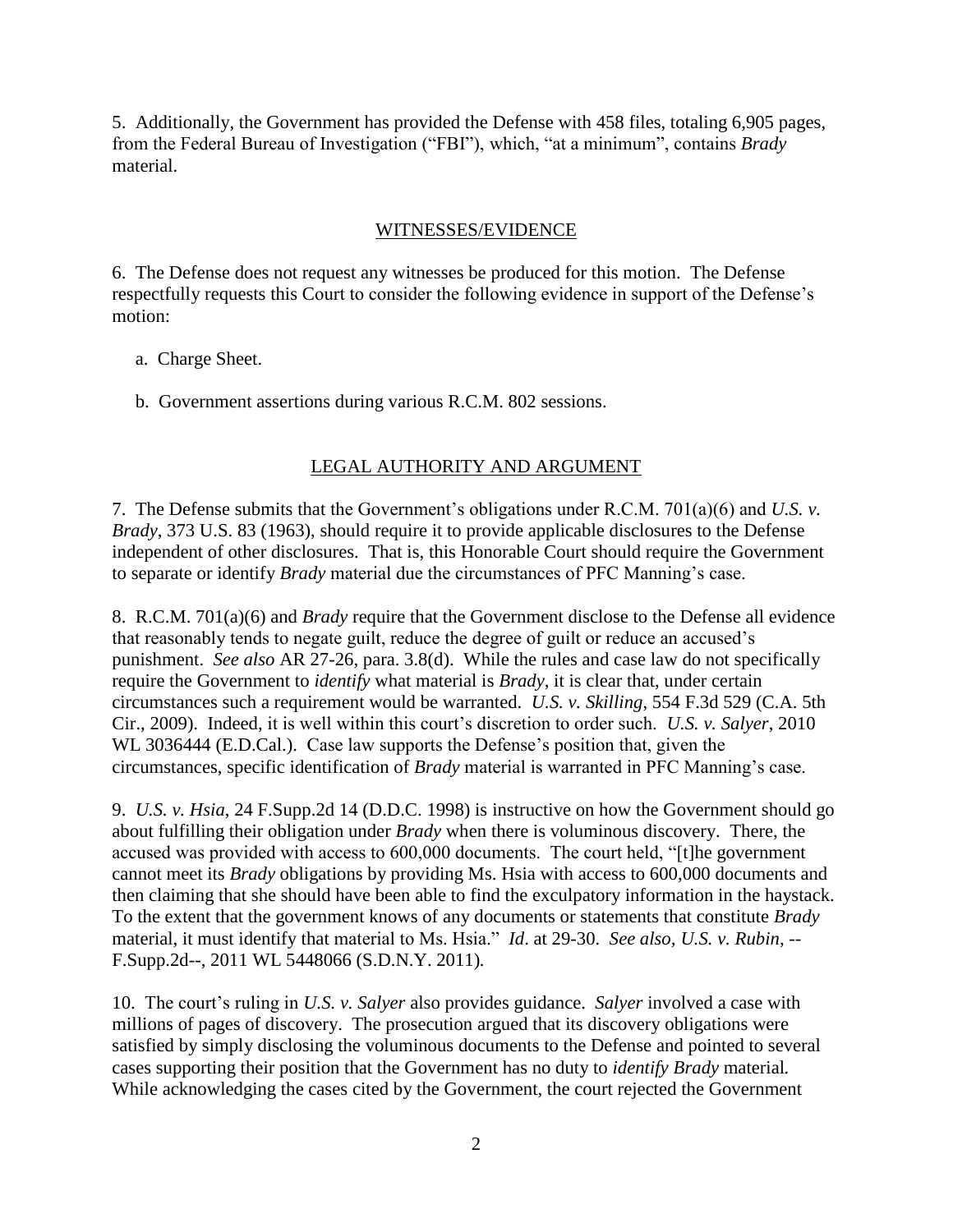position and held that Government did have an obligation to both *disclose and identify Brady* material under the circumstances facing Salyer. The court was particularly persuaded by the sheer volume of discovery, the relatively small size of the Defense team, the accused's pre-trial confinement, the lack of parallel civil litigation with overlapping evidence and the lack of corporate assistance to sift through volumes of discovery. *Id.* at 7. *See also*, *U.S. v. W.R. Grace*, 401 F.Supp.2d 1060, 1080 (D.Mont 2005).

11. The factors set forth by the *Salyer* court were later adopted by the court in *U.S. v. Rubin*, *supra*. *Rubin* involved allegations of conspiracy to illegally rig bids, fix prices and manipulate the market investment instruments. *Id.* at 1. There were a total of 210 transactions that allegedly substantiated the alleged crimes and the discovery was voluminous. *Id.* While holding that the prosecution did not need to specifically identify *Brady* material, the court nonetheless weighed the factors considered by the *Salyer* court. In addition to noting that the discovery provided to the Defense was searchable, the court was also persuaded that the Defense had corporate assistance in the defense, there was "ongoing parallel civil litigation with overlapping documents and evidence" and there were multiple defendants with "overlapping discovery needs", the accused was not in pre-trial confinement, and there was not a small Defense team. *Id.* at 4. Clearly, the *Rubin* court adopted the factors set forth in *Salyer* in determining whether an exception to the general rule was warranted.

12. The circumstances of PFC Manning's case warrant a requirement that the Government specifically identify *Brady* material. Indeed, each of the factors discussed by the *Salyer* and *Rubin* courts weigh in favor of such a requirement.

 a. PFC Manning has been in pre-trial confinement for nearly two years and has been denied the opportunity to participate in his defense in a truly meaningful way. PFC Manning has no opportunity to review much of the discovery in this case because the Joint Regional Confinement Facility ("JRCF") lacks the SCIF requisite for such review. Indeed, the discovery in question is only available in Rhode Island and Maryland, both thousands of miles from PFC Manning's location in Kansas.

 b. The discovery provided by the Government is not text searchable. Moreover, the documents are not readily available to the Defense, as no member of the Defense team has easy access to the documents. Mr. Coombs is required to drive over 30 miles to gain access to the material in question, while CPT Tooman can currently only access the material by going TDY for several days at a cost of thousands of taxpayer dollars.

 c. There are not multiple defendants, nor is there parallel civil litigation with overlapping discovery needs.

d. As a Soldier in the U.S. Army, PFC Manning has no corporate assistance with his defense.

 e. The Defense team is relatively small compared to the Government. The Government has at least four (4) Officers working full time, one (1) Officer working part time, two (2) legal administrators and an unknown amount of paralegal support. By contrast, the Defense consists solely of Mr. Coombs, CPT Tooman, a legal administrator (who is currently in the process of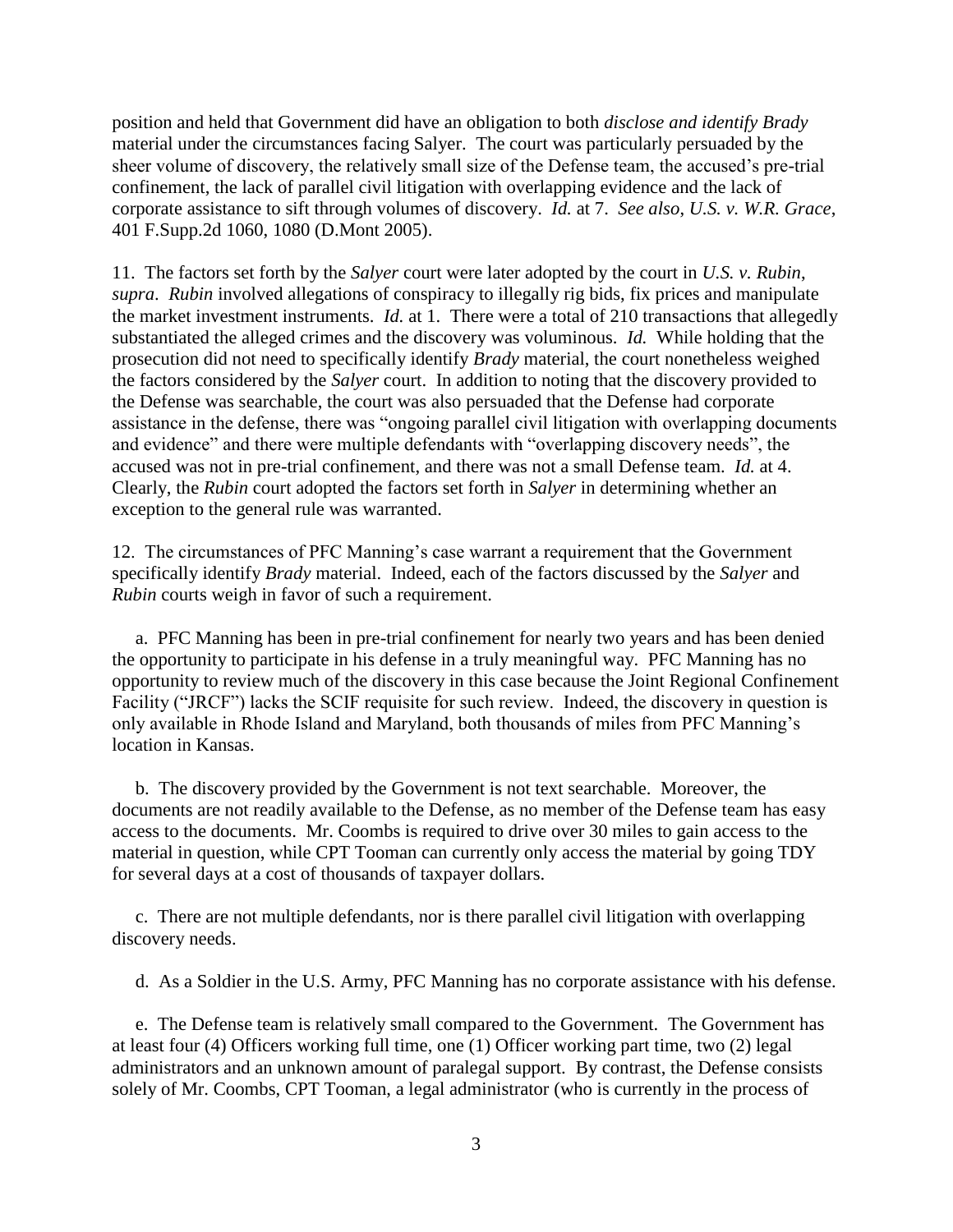completing a PCS move) and the newly detailed counsel, MAJ Tom Hurley. Whereas the Government attorneys are geographically located in one place, the Defense is spread throughout the country with varying levels of access to evidence and PFC Manning.

f. The discovery in this case is already voluminous and, presumably, there is more to come.

13. There is incentive to rule in favor of the Defense so as to prevent the Government from burying *Brady* material in mountains of voluminous discovery. The courts in *Hsia* and *Salyer* each warned of the possibility of such a practice. At issue presently are nearly 7,000 pages of discovery, but there are, no doubt, tens of thousands of pages looming on the horizon. Ruling against the Defense on this motion creates the incentive for the Government to bury *Brady* material and force the Defense to sift through stacks of paperwork in order to prepare a competent defense – all while the Government has actual knowledge of *Brady* material. This is not in accordance with the spirit of *Brady*.

14. The Government has already set a precedent for itself when disclosing *Brady* material. Until the FBI documents, the Government had been providing *Brady* materials separately. When the Government specifically identifies *Brady* material in some instances (like the Government's first 12 page disclosure) and fails to do so in others (like the FBI documents), the implication is that no *Brady* material is present when the documents aren't identified as such.

15. The Government has made clear that they are already identifying *Brady* material as part of their due diligence requirement. It would not be overly arduous for the Government to specifically identify *Brady* material for the Defense when they are already doing it for themselves. It would be quite easy for the Government to simply identify *Brady* material before turning documents over to the Defense.<sup>1</sup> Any resistance to such a request would only suggest that either:

a) The Government is not actually specifically identifying *Brady* material, or

 b) That the Government wishes to place a burden on the Defense so as to gain a tactical advantage.

16. The circumstances of PFC Manning's case warrant requiring the Government to identify *Brady* material. PFC Manning is a lone accused in pre-trial confinement, he has a relatively small Defense team, there is no concurrent civil litigation and much of the voluminous discovery is either not searchable or not easily accessed by the Defense. The burden of this requirement on the Government will be minimal and, perhaps most importantly, will ensure that the Government does not bury *Brady* material within its discovery disclosures.

 $\overline{a}$ 

 $<sup>1</sup>$  Indeed, when the Government expressed concern about the difficulty of comparing original and redacted motions,</sup> the Defense voluntarily adopted a system that would make it easier for the Government to meaningfully compare the documents.